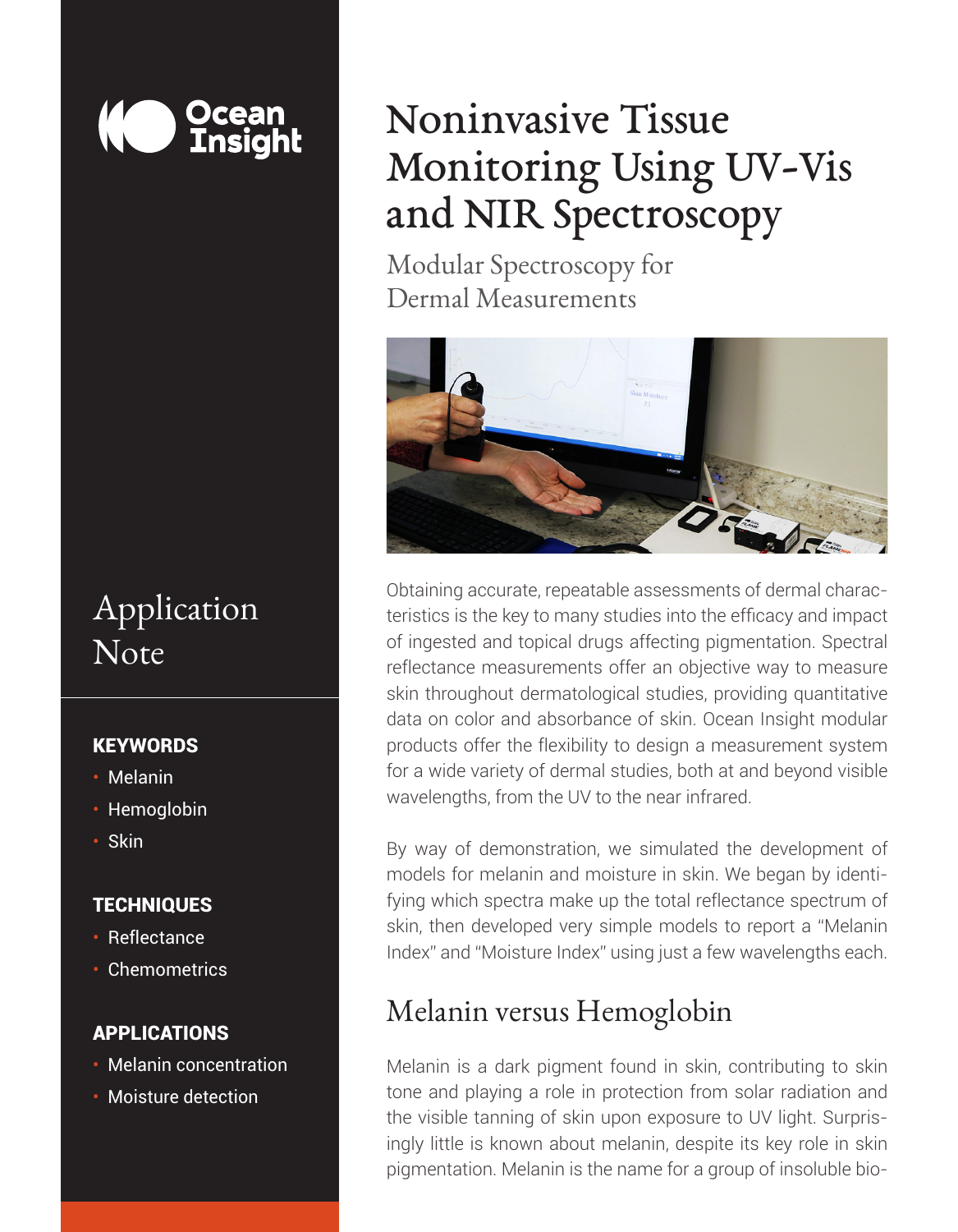polymers with various structures that have proven difficult to isolate and study<sup>1</sup>. Melanin exhibits an unstructured absorbance in the visible portion of the spectrum that falls off exponentially with increasing wavelength. Despite its lack of structure, melanin could be quantified spectroscopically using chemometric analysis.

Hemoglobin and deoxyhemoglobin are iron-containing metalloproteins responsible for oxygen transport in the body, and as such are found with melanin in tissue. The visible spectrum of hemoglobin exhibits characteristic peaks at ~540 nm and ~580 nm, while deoxyhemoglobin peaks at ~560 nm. A pulse oximeter uses the difference in these two spectra to measure the oxygenation of blood using algorithms that are already very well understood.

The spectral absorbance of skin is heavily influenced by all three compounds: melanin, hemoglobin and deoxyhemoglobin. Skin from different regions on the body shows varying proportions of these compounds, as seen in the examples below.



Case 1: Reflection spectra (top graph on next column) of dorsal forearm skin in five individuals varying from light to dark skin tone shows significant variation across the visible and near infrared wavelengths. Note that hemoglobin absorption peaks are weak in this region, likely due to smaller blood vessels and the presence of tissue components that mask the hemoglobin spectral features.



Case 2: Spectra of neck skin (below) in reflectance as measured close to the carotid artery shows strong hemoglobin absorbance peaks at 540 nm and 580 nm in subjects with lighter skin tones. These peaks are much less pronounced in individuals with darker skin tones, likely due to absorbance of melanin and other skin components.



While the choice of sampling location is critical when performing spectroscopic measurements, chemometrics can aid in separating the contribution of these various spectral components, fa-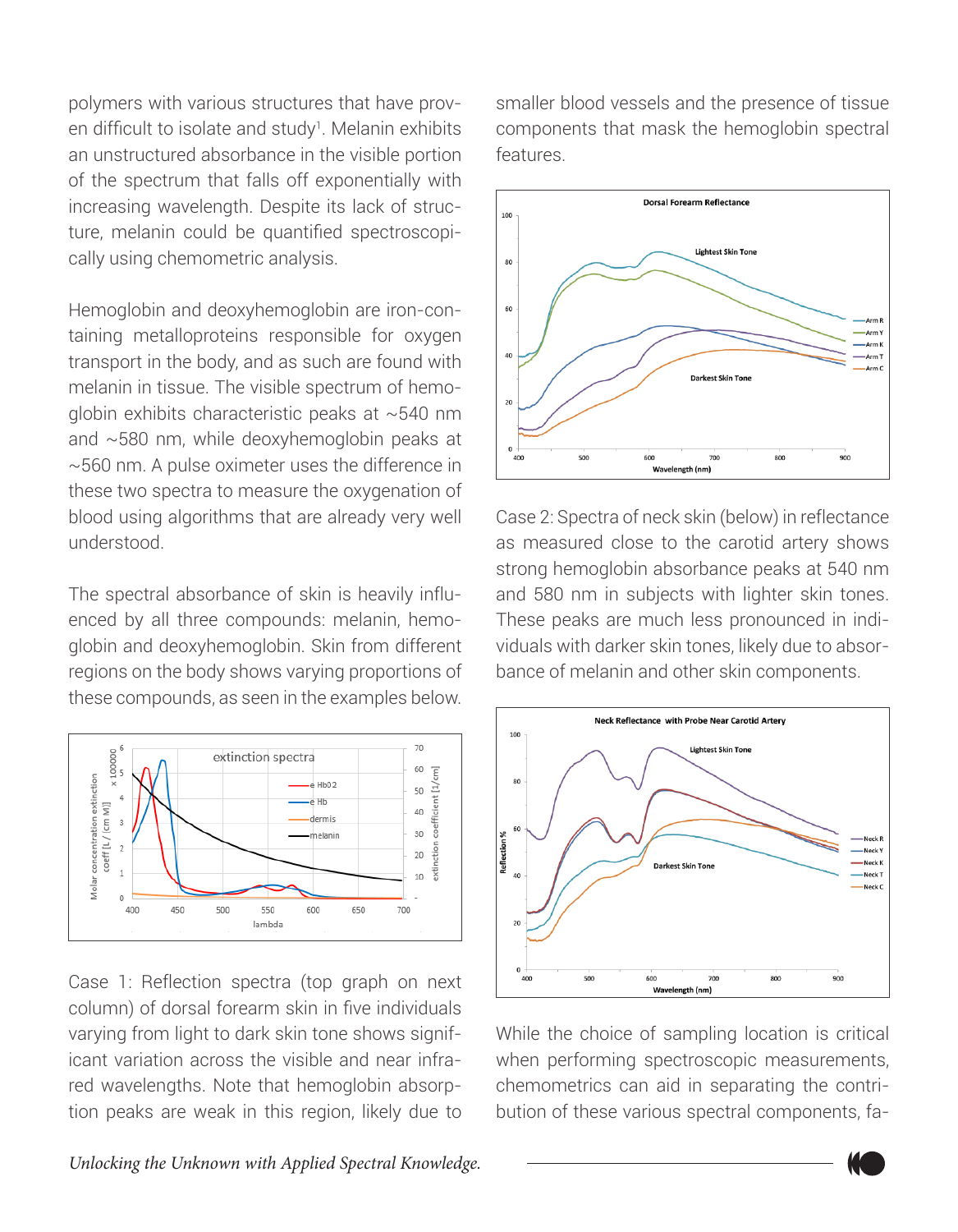cilitating more accurate assessments of melanin content in skin regardless of location. With this goal in mind, we measured the spectra of skin in several regions of the body, from the UV to the NIR, in an effort to develop a simulated model of melanin and moisture content.

## Experimental Method

A dual spectrometer system was created to facilitate measurements from the UV through NIR, using the components below. A single UV-Vis-NIR light source was used for illumination, with UV-Vis and NIR fibers collecting reflected light separately for routing to the corresponding spectrometer.

- DH-2000-BAL balance deuterium-tungsten halogen light source
- QR200-12-MIXED UV-Vis-NIR combination fiber probe at 45°
- RPH-1 reflectance probe holder
- Flame-S-XR1 spectrometer (200-1025 nm) Integration time: 200 ms Averages: 3 Boxcar: 3
- Flame-NIR spectrometer (950-1650 nm) Integration time: 600 ms Averages: 1 Boxcar: 0

Reflectance was measured from 200-1650 nm at three locations: palm, forearm inside, and forearm top. One hundred spectra were collected at each location, yielding a total of 300 spectra. The spectra were recorded continuously, moving in no particular pattern and pausing for a few seconds at each location until the desired number of spectra were recorded.



## Melanin Analysis Part 1: Determining Concentration

A properly applied chemometric analysis would correlate parameters measured physically in the lab to the spectra acquired for the same samples. As Ocean Insight is not equipped or properly licensed to measure hemoglobin or moisture in skin via chemical methods in the lab, we used an iterative procedure, MCR-ALS (multivariate curve resolution-alternate least squares) to separate the spectra into meaningful chemical spectra in order to define our "concentrations."

In skin, we expect to see a number of dominant chemical components:

- Melanin
- Oxyhemoglobin
- Deoxyhemoglobin
- Protein
- DNA
- Water
- Corneum (dead top layer of skin)

However, just as blood is both water and hemoglobin, some of these spectra might be coupled (i.e., correlated) and hard to separate. Also, we

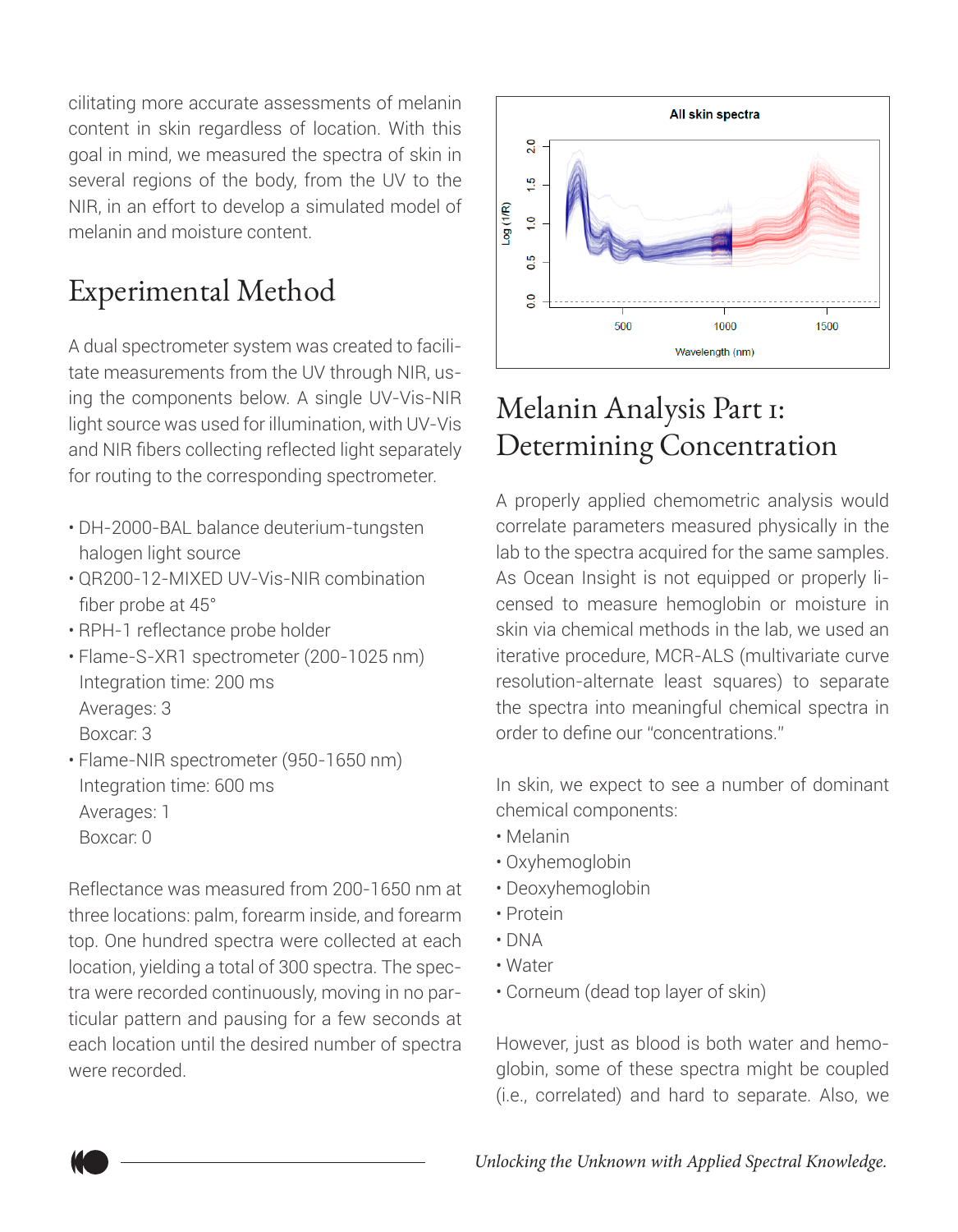might not have enough variation in some of the parameters to identify them. Applying MCR-ALS, we found through trial and error that four components provided the best fit. Looking at the modeled spectral curves for these four components (see graph), Component 1 (in green) appeared similar in shape to the known spectrum for melanin.



Component 2 (in orange) was found to be strongest on the back of the forearm and especially in the palm of the hand. Looking at the inside of the hand, the skin is thicker there, with a higher proportion of corneum. It may therefore correspond to the upper layers of the skin, which have lower water content (as indicated by the lower water absorbance peak in the NIR). Component 2 shows some cross-correlation with the hemoglobin peaks in the visible region, but that is to be expected when applying a very simplistic analysis model to such a complex matrix.

Based on the peaks between 500-600 nm and in the NIR, Components 3 and 4 appear to represent a mix of hemoglobin, deoxyhemoglobin and water. No effort was made to measure skin that was predominantly oxygenated or deoxygenated, and thus we would expect these to be coupled.

## Melanin Analysis Part 2: Developing the Prediction

Taking the extracted concentrations for melanin as our new ground truth, we performed PLS-type chemometrics on our 300 spectra for melanin. A five-component PLS model resulted in the best quality fit, predicting melanin concentration quite well (as seen below).



Knowing that we could reasonably predict melanin concentration with full-spectrum PLS modeling, we attempted to replicate our success with just four wavelengths. Carefully avoiding the known hemoglobin and deoxyhemoglobin absorbance peaks in the range 520-600 nm, we found 400 nm, 450 nm, 490 nm and 700 nm to be the most promising wavelengths for predicting melanin concentration.

In fact, our four-wavelength PLS model based on these wavelength selections resulted in very good correlation between "measured" and predicted melanin concentrations, comparable to what we found with the full spectrum.

Combining the absorbance at these four wavelengths as below therefore results in a fairly good